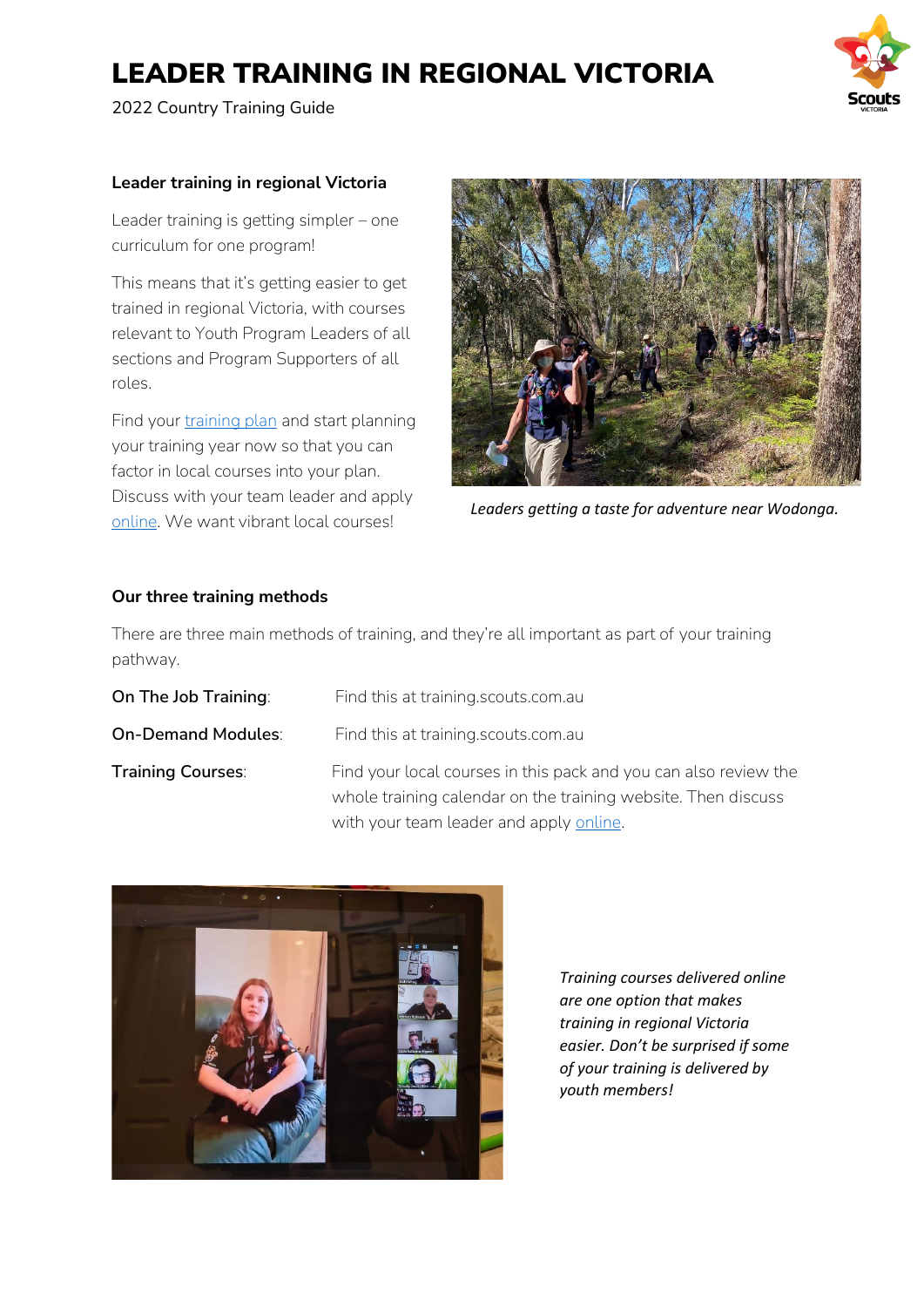2022 Country Training Guide



Our training courses

|                                                                                                                                                                                                                     | YOUTH PROGRAM LEADERS                                                                                                                                                                   | PROGRAM SUPPORT LEADERS                                                                                                                                                                    |  |  |  |  |
|---------------------------------------------------------------------------------------------------------------------------------------------------------------------------------------------------------------------|-----------------------------------------------------------------------------------------------------------------------------------------------------------------------------------------|--------------------------------------------------------------------------------------------------------------------------------------------------------------------------------------------|--|--|--|--|
|                                                                                                                                                                                                                     | Scouting Essentials Course (all leaders)<br>Your first course for all Leaders, which provides you with essential youth<br>program delivery skills and a lot of fun along the way.       |                                                                                                                                                                                            |  |  |  |  |
|                                                                                                                                                                                                                     | <b>Scouting Adventure Course</b><br>A practical outdoor course for<br>Youth Program Leaders,<br>providing you the foundations<br>to mentor young people in<br>outdoor adventure skills. | <b>Scouting Management Course</b><br>A practical course for <b>Program</b><br>Support Leaders to provide you<br>the tools and skills for managing<br>people and supporting the<br>program. |  |  |  |  |
| Scouting Leadership Course (all leaders)<br>The final course in the Wood Badge program for all Leaders, which helps you<br>reflect and build your approach to leading others in Scouting. It's a special<br>course! |                                                                                                                                                                                         |                                                                                                                                                                                            |  |  |  |  |
| Rovers can elect the Youth Program Leader or Program Support Leader pathway                                                                                                                                         |                                                                                                                                                                                         |                                                                                                                                                                                            |  |  |  |  |

Check your [training plan](https://scoutsvictoria.com.au/age-sections-adults/training/training-plans-and-your-training-pathway/) for Course pre-requisites.

## **Training course formats**

Our new curriculum makes it possible to have **face-to-face courses** in more locations.

But also consider **non-residential courses** that combine some online evening sessions as well as a face-to-face skills day in locations where we don't have residential facilities (like Sale and Benalla).

There are a handful of fully **online courses** also which are accessible across the state, particularly for Leaders who would struggle with the other options.

Travel subsidies are available where long distance travel is necessary (speak to your Course Leader).

See the full training calendar on the [training website](https://scoutsvictoria.com.au/age-sections-adults/training/) for more detail to help you choose.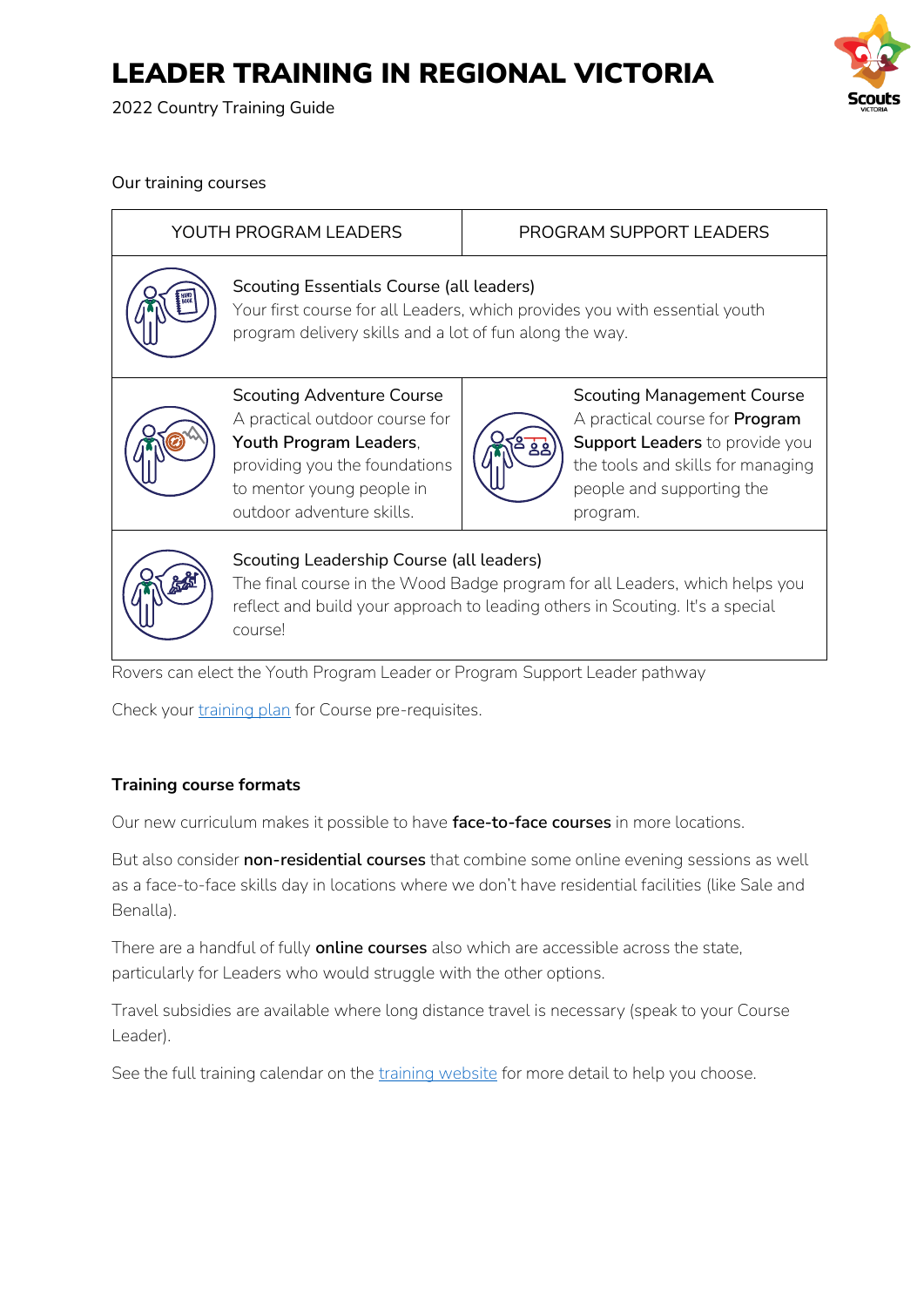# EASTERN VICTORIA



## (including Scout regions: Gippsland)

*Eastern Victoria is home to some of Victoria's most spectacular natural environments and a great place for adventure. With Scout Groups spanning hundreds of kilometres to the border, some accessible training options are a must!*

### Courses near you:

|                             | <b>TYPE</b>                                                           | <b>DATES</b>                                                |                                                                     |                                            |                                     |                                           |                                |
|-----------------------------|-----------------------------------------------------------------------|-------------------------------------------------------------|---------------------------------------------------------------------|--------------------------------------------|-------------------------------------|-------------------------------------------|--------------------------------|
| <b>COURSE</b>               |                                                                       | <b>Evening online session</b><br>#1                         | <b>Evening online session</b><br>#2                                 | Weekend day #1                             | Weekend day #2                      | <b>APPLICATION</b><br><b>CLOSING DATE</b> | <b>VENUE</b>                   |
| SCOUTING<br>ESSENTIALS      | <b>NON-RESIDENTIAL</b><br>(2 online evening sessions $+1$<br>day f2f) | Online evening TBC during<br>week commencing 28 Feb<br>2022 | Online evening TBC during<br>week commencing 7<br><b>March 2022</b> | Saturday, 19 March<br>2022<br>face to face |                                     | Friday, 18 February<br>2022               | <b>Sale Scout Hall</b><br>Sale |
|                             | <b>ONLINE</b><br>Online in blocks over weekend                        |                                                             |                                                                     | Saturday, 18 Jun 2022                      | Sunday, 19 June 2022                | Friday, 20 May 2022                       | Online                         |
| SCOUTING<br>ADVENTURE       | <b>RESIDENTIAL</b><br>(2 days inc. overnight)                         |                                                             |                                                                     | Saturday, 15 October<br>2022               | Sunday, 16 October<br>2022          | Friday, 23 September<br>2022              | Caringal<br>Tyers Junction     |
| SCOUTING<br>MANAGEM-<br>ENT | <b>ONLINE</b><br>Online in blocks over weekend                        |                                                             |                                                                     | Saturday, 8 October<br>2022<br>online      | Sunday, 9 October<br>2022<br>online | Friday, 16 September<br>2022              | Online                         |
| SCOUTING<br>LEADERSHIP      | <b>ONLINE</b><br>Online in blocks over weekend                        |                                                             |                                                                     | Saturday, 20 August<br>2022<br>online      | Sunday, 21 August<br>2022<br>online | Friday, 22 July 2022                      | <b>Online</b>                  |

### Also check out:

For those in West Gippsland, also check out the [full calendar](https://scoutsvictoria.com.au/age-sections-adults/training/) for courses at Gilwell Park in Gembrook.

There may be an opportunity to set up a Scouting Adventure course towards the east of Gippsland. Stay tuned if this might work for you!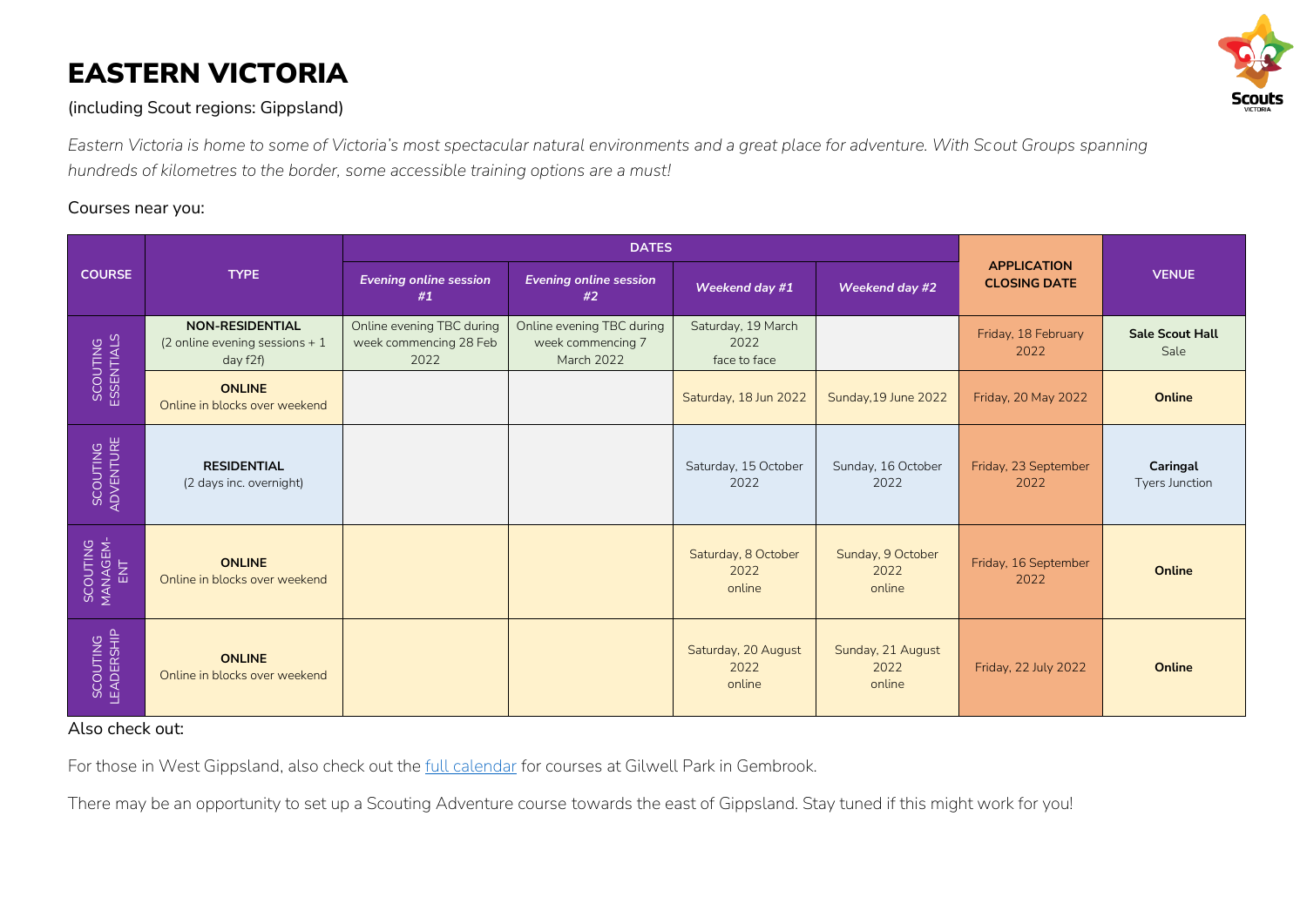# NORTHERN VICTORIA



(including Scout regions: Northern, Loddon Mallee)

*Northern Victoria features some fantastic adventure and personal development opportunities for young people. For Leaders, there's a vibrant community of local training support there to help you.*

## Courses near you:

| <b>COURSE</b>               | <b>TYPE</b>                                                           | <b>DATES</b>                                                   |                                                                |                                               |                                     |                                           |                                             |
|-----------------------------|-----------------------------------------------------------------------|----------------------------------------------------------------|----------------------------------------------------------------|-----------------------------------------------|-------------------------------------|-------------------------------------------|---------------------------------------------|
|                             |                                                                       | <b>Evening online session</b><br>#1                            | <b>Evening online session</b><br>#2                            | Weekend day #1                                | Weekend day #2                      | <b>APPLICATION</b><br><b>CLOSING DATE</b> | <b>VENUE</b>                                |
| SCOUTING ESSENTIALS         | <b>NON-RESIDENTIAL</b><br>(2 online evening sessions $+1$<br>day f2f) | Online evening TBC during<br>week commencing 11<br>April 2022  | Online evening TBC during<br>week commencing 18<br>April 2022  | Saturday, 30 April<br>2022<br>face to face    |                                     | Friday, 1 April 2022                      | <b>Benalla Scout Hall</b><br><b>Benalla</b> |
|                             | <b>ONLINE</b><br>Online in blocks over weekend                        |                                                                |                                                                | Saturday, 18 Jun 2022                         | Sunday, 19 June 2022                | Friday, 20 May 2022                       | Online                                      |
|                             | <b>NON-RESIDENTIAL</b><br>(2 online evening sessions $+1$<br>day f2f) | Online evening TBC during<br>week commencing 15<br>August 2022 | Online evening TBC during<br>week commencing 22<br>August 2022 | Saturday, 3 September<br>2022<br>face to face |                                     | Friday, 5 August 2022                     | <b>Benalla Scout Hall</b><br><b>Benalla</b> |
| SCOUTING<br>ADVENTURE       | <b>RESIDENTIAL</b><br>(2 days inc. overnight)                         |                                                                |                                                                | Saturday, 21 May<br>2022                      | Sunday, 22 May 2022                 | Friday, 29 April 2022                     | <b>Moira Park</b><br>Kialla West            |
|                             | <b>RESIDENTIAL</b><br>(2 days inc. overnight)                         |                                                                |                                                                | Saturday, 3 December<br>2022                  | Sunday, 4 December<br>2022          | Friday, 11 November<br>2022               | Wodonga                                     |
| SCOUTING<br>MANAGEM-<br>ENT | <b>ONLINE</b><br>Online in blocks over weekend                        |                                                                |                                                                | Saturday, 8 October<br>2022<br>online         | Sunday, 9 October<br>2022<br>online | Friday, 16 September<br>2022              | Online                                      |
| SCOUTING<br>LEADERSHIP      | <b>ONLINE</b><br>Online in blocks over weekend                        |                                                                |                                                                | Saturday, 20 August<br>2022<br>online         | Sunday, 21 August<br>2022<br>online | Friday, 22 July 2022                      | Online                                      |

Also check out:

For those closer to Melbourne, check out the [full calendar](https://scoutsvictoria.com.au/age-sections-adults/training/) for courses at Rowallan Scout Camp in Riddells Creek and Warringal Scout Camp in Whittlesea.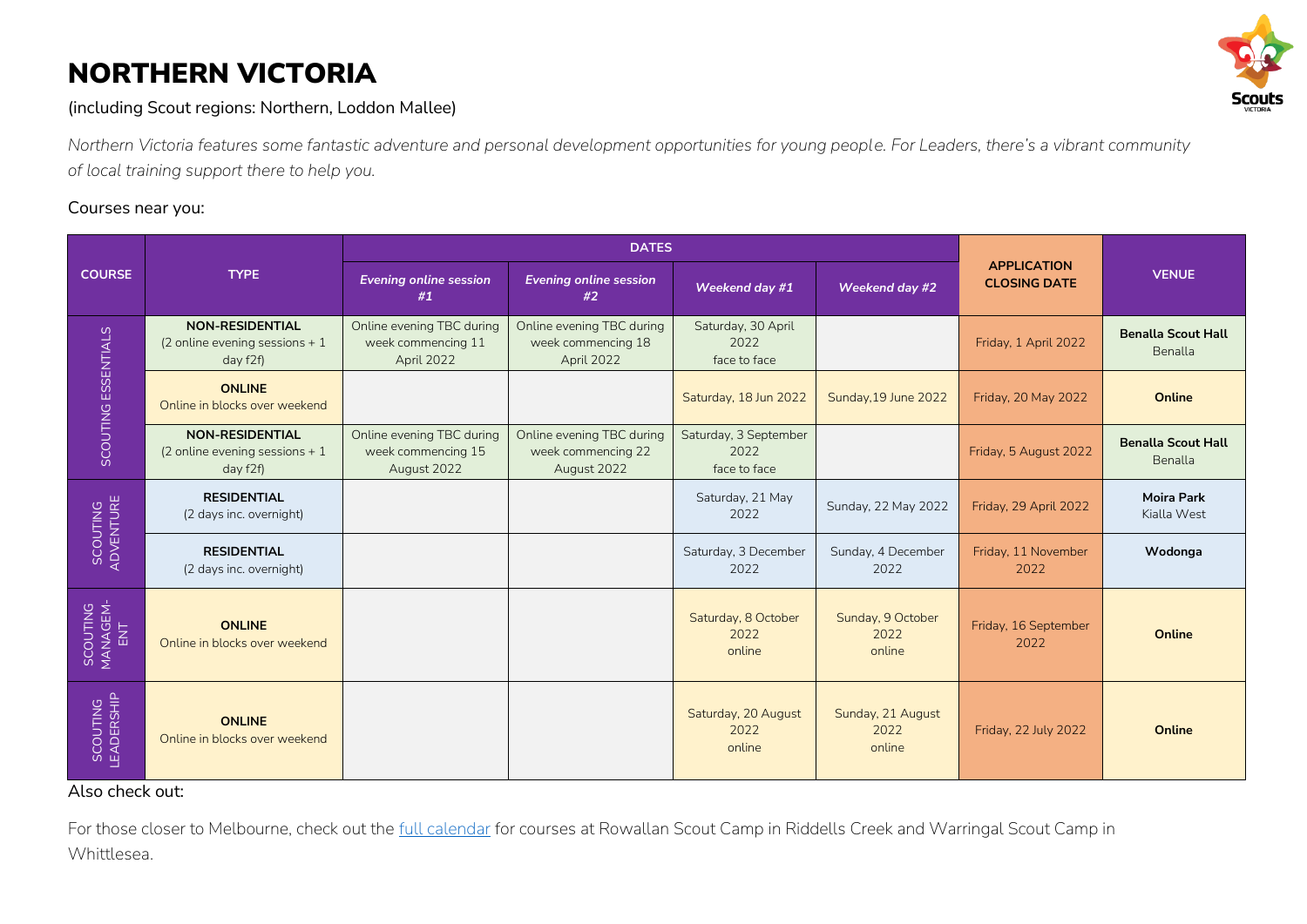# WESTERN VICTORIA



(including Scout regions: Geelong, West Coast and Western)

*Western Victoria holds some of Scouting's most iconic Adventure Facilities. While you're training, also check out where your next Unit adventure could be!*

## Courses near you:

|                     | <b>TYPE</b>                                                           | <b>DATES</b>                                                  |                                                               |                                             |                             |                                           |                                                             |
|---------------------|-----------------------------------------------------------------------|---------------------------------------------------------------|---------------------------------------------------------------|---------------------------------------------|-----------------------------|-------------------------------------------|-------------------------------------------------------------|
| <b>COURSE</b>       |                                                                       | <b>Evening online session</b><br>#1                           | <b>Evening online session</b><br>#2                           | Weekend day #1                              | Weekend day #2              | <b>APPLICATION</b><br><b>CLOSING DATE</b> | <b>VENUE</b>                                                |
| SCOUTING ESSENTIALS | <b>RESIDENTIAL</b><br>(2 days inc. overnight)                         |                                                               |                                                               | Saturday, 5 March<br>2022                   | Sunday, 6 March 2022        | Friday, 11 February<br>2022               | <b>Pax Hill Scout Camp</b><br><b>Ballarat</b>               |
|                     | <b>RESIDENTIAL</b><br>(2 days inc. overnight)                         |                                                               |                                                               | Saturday, 14 May<br>2022                    | Sunday, 15 May 2022         | Friday, 22 April 2022                     | Eumeralla<br>Anglesea                                       |
|                     | <b>ONLINE</b><br>Online in blocks over weekend                        |                                                               |                                                               | Saturday, 18 Jun 2022                       | Sunday, 19 June 2022        | Friday, 20 May 2022                       | Online                                                      |
|                     | <b>RESIDENTIAL</b><br>(2 days inc. overnight)                         |                                                               |                                                               | Saturday, 13 August<br>2022                 | Sunday, 14 August<br>2022   | Friday, 22 July 2022                      | <b>Pax Hill Scout Camp</b><br><b>Ballarat</b>               |
|                     | <b>NON-RESIDENTIAL</b><br>(2 online evening sessions $+1$<br>day f2f) | Online evening TBC during<br>week commencing 1<br>August 2022 | Online evening TBC during<br>week commencing 8<br>August 2022 | Saturday, 20 August<br>2022<br>face to face |                             | Friday, 22 July 2022                      | <b>Brucknell Park Scout</b><br><b>Camp TBC</b><br>Brucknell |
|                     | <b>RESIDENTIAL</b><br>(2 days inc. overnight)                         |                                                               |                                                               | Saturday, 5 November<br>2022                | Sunday, 6 November<br>2022  | Friday, 14 October<br>2022                | <b>Eumeralla</b><br>Anglesea                                |
| SCOUTING ADVENTURE  | <b>RESIDENTIAL</b><br>(2 days inc. overnight)                         |                                                               | Stay tuned! This course<br>date may shift a bit.              | Saturday, 19 March<br>2022                  | Sunday, 20 March<br>2022    | Friday, 25 February<br>2022               | <b>Pax Hill Scout Camp</b><br>Ballarat                      |
|                     | <b>RESIDENTIAL</b><br>(2 days inc. overnight)                         |                                                               |                                                               | Saturday, 20 August<br>2022                 | Sunday, 21 August<br>2022   | Friday, 29 July 2022                      | <b>Eumeralla</b><br>Anglesea                                |
|                     | <b>RESIDENTIAL</b><br>(2 days inc. overnight)                         |                                                               |                                                               | Saturday, 26<br>November 2022               | Sunday, 27 November<br>2022 | Friday, 4 November<br>2022                | <b>Cooinda Burrong</b><br>Hamilton                          |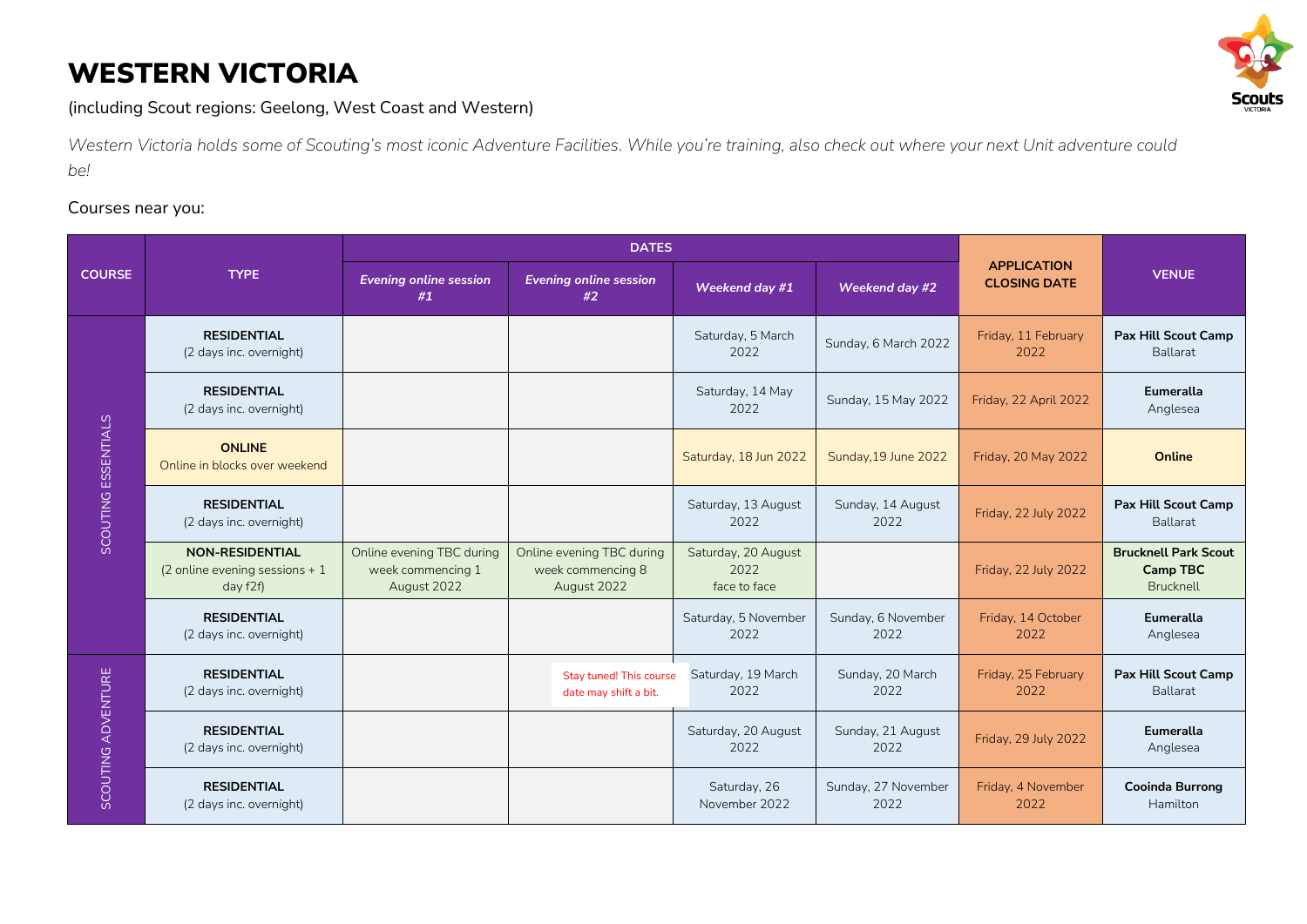# WESTERN VICTORIA

(including Scout regions: Geelong, West Coast and Western)



|                             |                                                | <b>DATES</b>                        |                                     |                                       |                                     |                                           |                                        |
|-----------------------------|------------------------------------------------|-------------------------------------|-------------------------------------|---------------------------------------|-------------------------------------|-------------------------------------------|----------------------------------------|
| <b>COURSE</b>               | <b>TYPE</b>                                    | <b>Evening online session</b><br>#1 | <b>Evening online session</b><br>#2 | Weekend day #1                        | Weekend day #2                      | <b>APPLICATION</b><br><b>CLOSING DATE</b> | <b>VENUE</b>                           |
| SCOUTING<br>MANAGEM-<br>ENT | <b>RESIDENTIAL</b><br>(2 days inc. overnight)  |                                     |                                     | Saturday, 26 February<br>2022         | Sunday, 27 February<br>2022         | Friday, 4 February<br>2022                | <b>Eumeralla</b><br>Anglesea           |
|                             | <b>ONLINE</b><br>Online in blocks over weekend |                                     |                                     | Saturday, 8 October<br>2022<br>online | Sunday, 9 October<br>2022<br>online | Friday, 16 September<br>2022              | Online                                 |
| SCOUTING LEADERSHIP         | <b>RESIDENTIAL</b><br>(2 days inc. overnight)  |                                     |                                     | Saturday, 18 June<br>2022             | Sunday, 19 June 2022                | Friday, 27 May 2022                       | <b>Eumeralla</b><br>Anglesea           |
|                             | <b>ONLINE</b><br>Online in blocks over weekend |                                     |                                     | Saturday, 20 August<br>2022<br>online | Sunday, 21 August<br>2022<br>online | Friday, 22 July 2022                      | Online                                 |
|                             | <b>RESIDENTIAL</b><br>(2 days inc. overnight)  |                                     |                                     | Saturday, 22 October<br>2022          | Sunday, 23 October<br>2022          | Friday, 30 September<br>2022              | <b>Pax Hill Scout Camp</b><br>Ballarat |
|                             | <b>RESIDENTIAL</b><br>(2 days inc. overnight)  |                                     |                                     | Saturday, 5 November<br>2022          | Sunday, 6 November<br>2022          | Friday, 14 October<br>2022                | Eumeralla<br>Anglesea                  |

#### Also check out:

For those closer to Melbourne, check out the [full calendar](https://scoutsvictoria.com.au/age-sections-adults/training/) for courses at Rowallan Scout Camp in Riddells Creek as well as non-residential courses in Caroline Springs.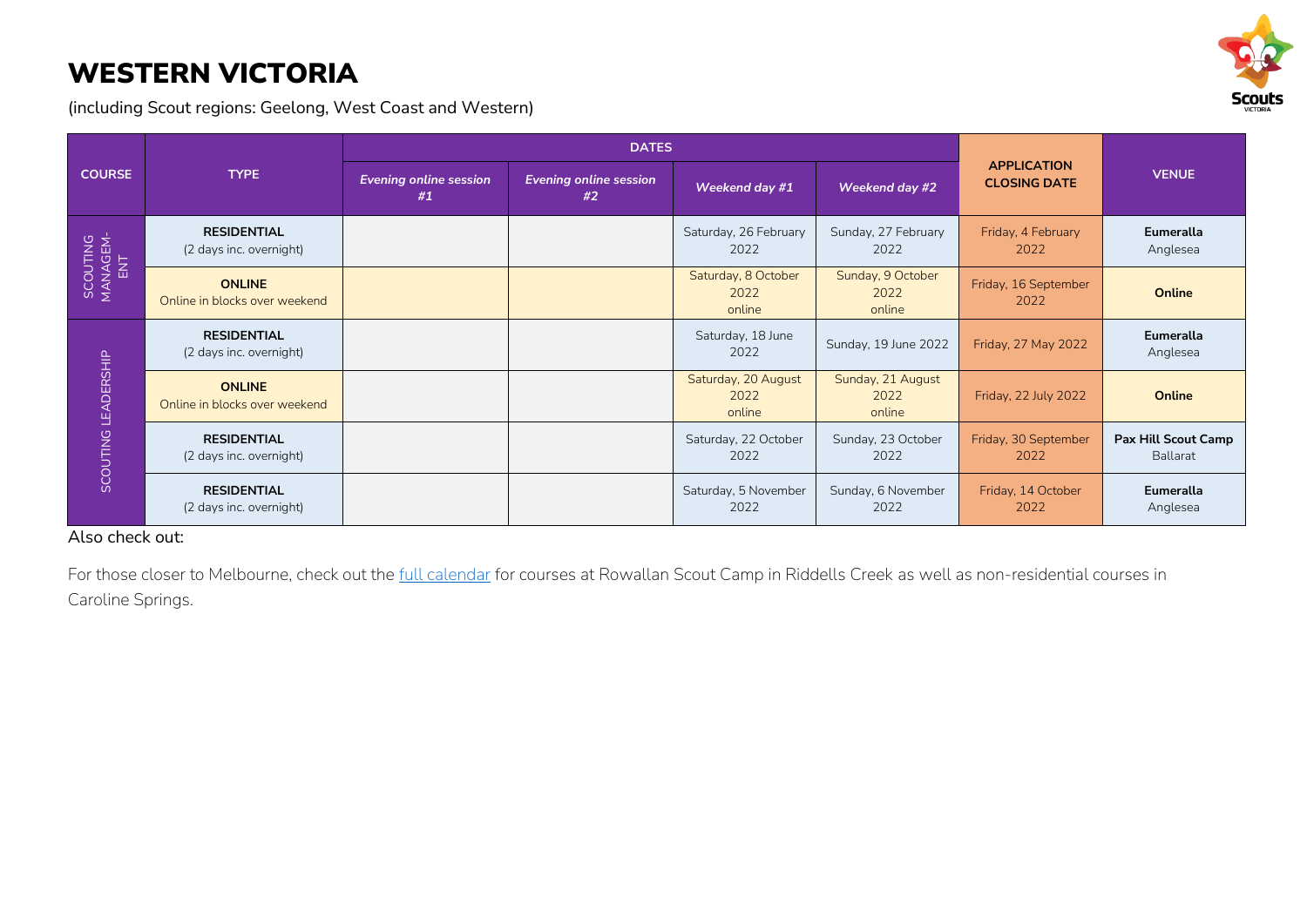2022 Country Training Guide

# Frequently asked questions for Leader Training in regional Victoria

### **I'm an experienced Leader supporting a Trainee Leader – what do I do?!**

Some top tips for training mentors are:

- Get to know your District Leader Adult Training Support (DLATS) they should know the drill
- The [Training Plans](https://scoutsvictoria.com.au/age-sections-adults/training/training-plans-and-your-training-pathway/) on the website are your number 1 resource they are the source of truth when things change, particularly the On-Demand modules
- Have an early conversation with the Trainee Leader, mapping out the courses they want to apply for, and support them to achieve the On-Demand and On The Job prerequisites
- Make sure you're across the On The Job training, and help the Trainee Leader to tick this off while supporting a vibrant program.
- Stay tuned for change. Keep an eye on Be Informed and other channels. Expect some change to the structure of On The Job training in 2022, and there are updated On-Demand Modules on the way!

### **What if we need another course?**

It's possible to set up a new course that's not currently on the calendar, anywhere in the state.

What we need is a critical mass of trainees to make it a good training experience, available trainers (including a member of the National Training Team as Course Leader) and an available venue.

If you think there's a need for a new course, start by speaking to your DLATS or Assistant Region Commissioner Adult Support (ARC-AS) as they'll be critical in getting the ducks lined up locally and they can liaise with the Adult Training & Development leadership team and the Victorian Scout Centre.

Obviously the priority is to make sure that scheduled courses run as planned, as we want people to be able to apply for those courses with confidence that they will run. But if there's additional need, we can set up new courses, and maybe even bring them into the calendar for next year as well.